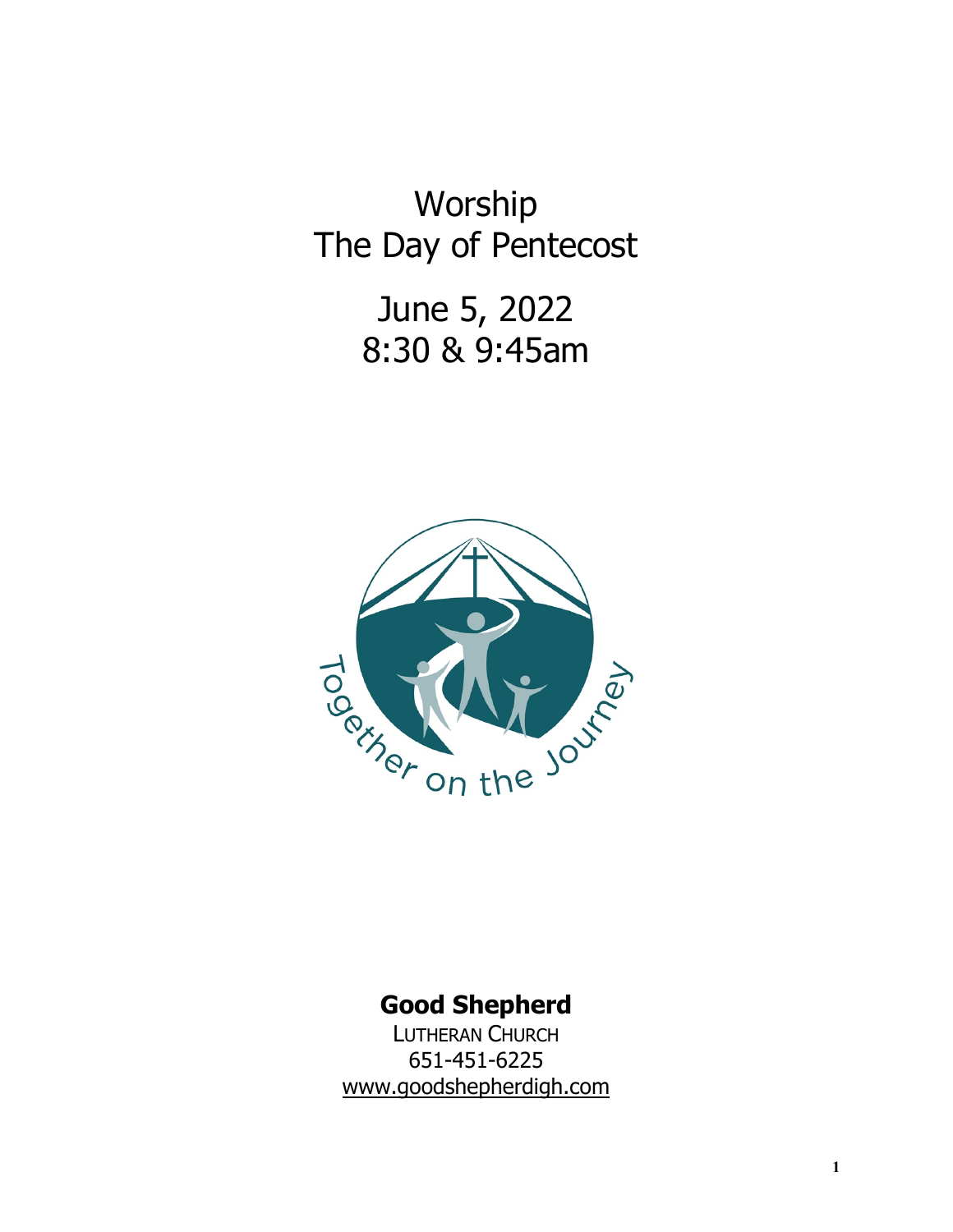## **Welcome to Worship**

## Whether one's feet are big or small, fresh or worn, running or crawling Good Shepherd Lutheran Church is: Together on the Journey, Sharing God's Love

#### **PRELUDE**

#### WELCOME & ANNOUNCEMENTS

TEMPLE TALK Chris Kelly, Synod Assembly Reflection

#### CALL TO WORSHIP *(Acts 2)*

- L. Come, Holy Spirit, come.
- **C. We are ready and waiting.**
- L. Come, Holy Spirit, come.
- **C. We yearn for your presence and power.**
- L. Come, Holy Spirit, come.
- **C. Bring your gifts and your guidance.**
- L. Come, Holy Spirit, come.
- **C. Come, Holy Spirit, come.**

## SONG *"O Day Full of Grace"*

**O** day full of grace that now we see appearing on earth's horizon, bring light from our God that we may be abundant in joy this season. God, shine for us now in this dark place; your name on our hearts emblazon.

**O** day full of grace, O blessed time, our Lord on the earth arriving; then came to the world that light sublime, great joy for us all retrieving; for Jesus all mortals did embrace, all shame and despair removing.

For Christ bore our sins, and not his own, when he on the cross was hanging; and then he arose and moved the stone, that we, unto him belonging, might join with angelic hosts to raise our voices in endless singing.

#### CALL TO CONFESSION

L. Let us call on the name of the One who invites us to speak the truth about ourselves and our relationships and promises to show us mercy.

#### *Silence for Reflection*

- L. Holy and Merciful God,
- **C.** We do not know how to pray as we ought. and we know too well our constant failures to do as you have commanded and to hold fast to your Word. Forgive us for the divisions we nurture, guide us to your way, **keeps** us in your care, **and lead us into faith.** We trust your Word that the Spirit of Truth will show us all things and grant us courage and peace. Amen.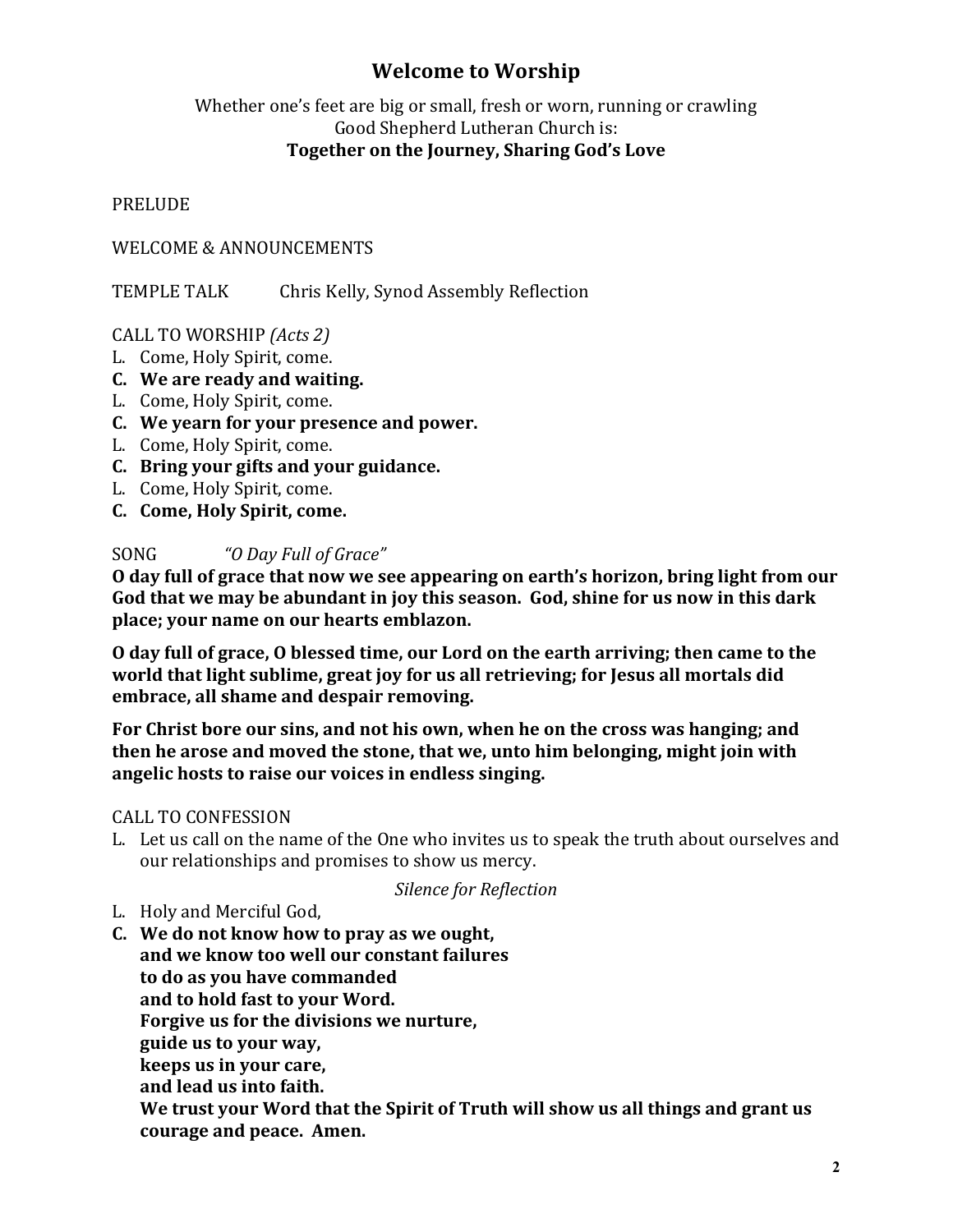- L. People of God, body of Christ, sisters and brothers, the Spirit of God's truth has come upon creation and upon you. Through the power of the Holy Spirit, in the name of Jesus Christ, our Savior, and by the authority of the church, I declare to you the complete forgiveness of your sin. Be at peace with one another because of God's mercy.
- **C. Amen.**

#### SONG OF PRAISE "O Day Full of Grace"

God came to us then at Pentecost, the Spirit new life revealing, that we might no more in death be lost, its pow'r over us dispelling. This flame will the mark of sin efface and **bring to us all true healing.** 

#### PRAYER OF THE DAY

- L. The grace of our Lord Jesus Christ, the love of God and the Communion of the Holy Spirit be with you.
- **C. And also with you.**
- L. Let us pray together,
- **C.** Holy Spirit, come again. As long ago you inspired, astonished, and confused the **people, come to us now to fill our ears with the sound of your breath, fill our eyes** with the brilliance of your presence in each other, fill our hearts with your good Word. Amen.

SACRAMENT OF HOLY BAPTISM (8:30) Henry Michael Rank (9:45) Lainey Mae Eggers

#### GOSPEL ACCLAMATION

## Spirit of the Living God, fall fresh on me. Spirit of the Living God, fall fresh on me. Melt me, mold me, fill me, use me. Spirit of the Living God, fall fresh on me.

BIBLE READING Acts 2:1-21

When Pentecost Day arrived, they were all together in one place. Suddenly a sound from heaven like the howling of a fierce wind filled the entire house where they were sitting. They saw what seemed to be individual flames of fire alighting on each one of them. They were all filled with the Holy Spirit and began to speak in other languages as the Spirit enabled them to speak. There were pious Jews from every nation under heaven living in Jerusalem. When they heard this sound, a crowd gathered. They were mystified because everyone heard them speaking in their native languages. They were surprised and amazed, saying, "Look, aren't all the people who are speaking Galileans, every one of them? How then can each of us hear them speaking in our native language? Parthians, Medes, and Elamites; as well as residents of Mesopotamia, Judea, and Cappadocia, Pontus and Asia, Phrygia and Pamphylia, Egypt and the regions of Libya bordering Cyrene; and visitors from Rome (both Jews and converts to Judaism), Cretans and Arabs—we hear them declaring the mighty works of God in our own languages!" They were all surprised and bewildered. Some asked each other, "What does this mean?" Others jeered at them, saying, "They're full of new wine!" Peter stood with the other eleven apostles. He raised his voice and declared, "Judeans and everyone living in Jerusalem! Know this! Listen carefully to my words! These people aren't drunk, as you suspect; after all, it's only nine o'clock in the morning!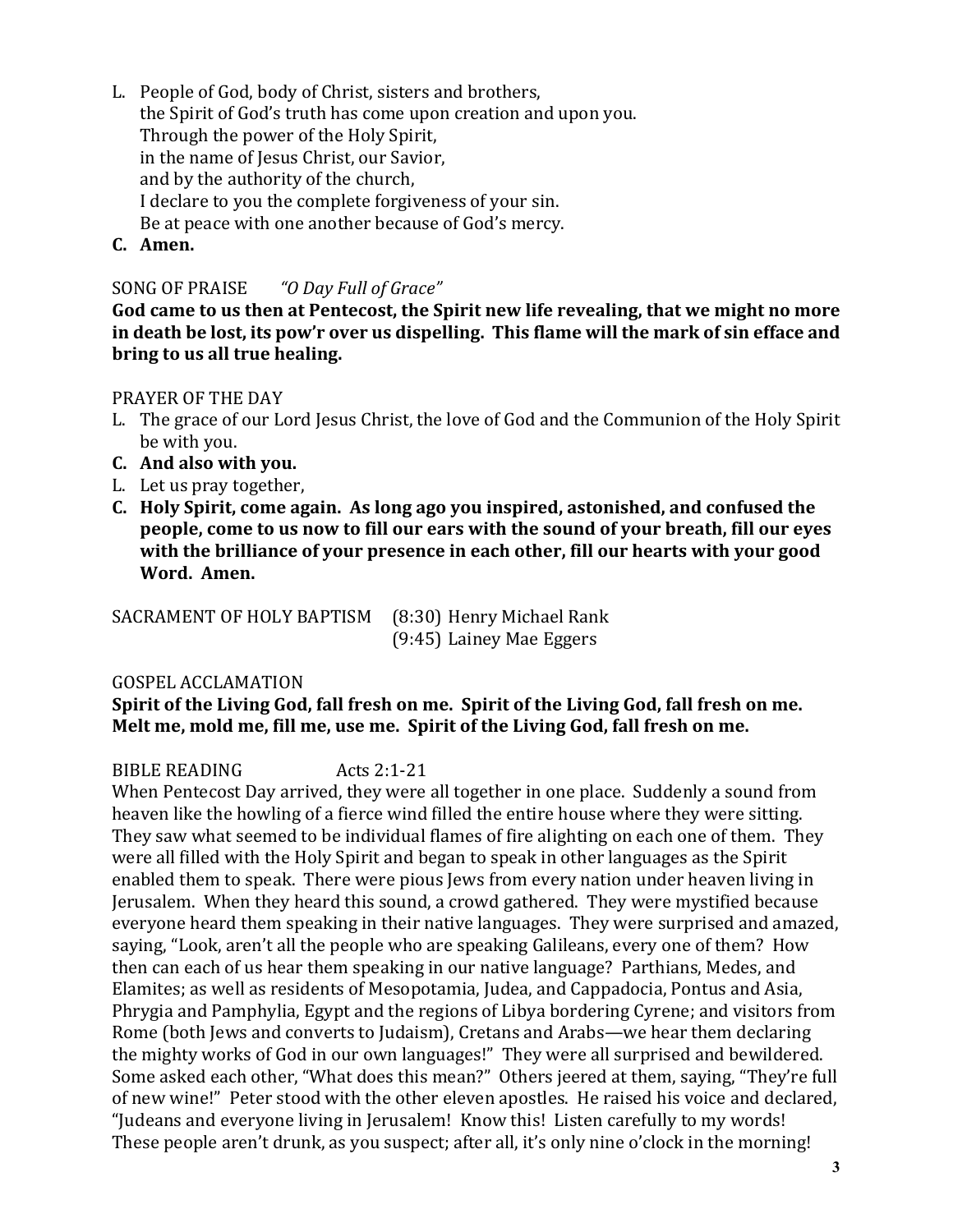Rather, this is what was spoken through the prophet *Joel: In the last days, God says, I will* pour out my Spirit on all people. Your sons and daughters will prophesy. Your young will see *visions. Your elders will dream dreams. Even upon my servants, men and women, I will pour out* my Spirit in those days, and they will prophesy. I will cause wonders to occur in the *heavens above and signs on the earth below, blood and fire and a cloud of smoke. The sun will be* changed into darkness, and the moon will be changed into blood, before the great and spectacular day of the Lord comes. And everyone who calls on the name of the Lord will be *saved.*

The Word of the Lord.

#### **C. Thanks be to God!**

**MESSAGE** Pastor Leesa Soderlind

SONG OF THE DAY *"God of Tempest, God of Whirlwind"* God of tempest, God of whirlwind, as on Pentecost descend! Drive us out from sheltered comfort; past these walls your people send! Sweep us into costly service, there with Christ to bear the cross, there with Christ to bear the cross!

God of blazing, God of burning, all that blocks your purpose, purge! Through your church, Christ's living Body, let your flaming Spirit purge! Where deceit conceals injustice, kindle us to speak your truth, kindle us to speak your truth!

#### **AFFIRMATION OF FAITH**

We belong to God, **Creator of all that is and all that is to come.** abundant provider of the gifts in this life and the gifts in our own hearts. It is God alone who gives life, who is generous beyond measure with grace and blessing.

We follow Christ, whom God sent to teach and heal, to show us a new way to live, with love and trust and courage, with joy and generosity. In this faith Jesus gave of himself, even his very life. **He was crucified and buried; yet God raised him from death,** and he lives among us and grants his spirit to us.

We live by that Holy Spirit, and entrust ourselves to the Spirit's guidance and empowerment. As members of the church, the Body of Christ, we devote ourselves to lives of love, rejoicing in the power of forgiveness, the reality of resurrection, and the mystery of eternal life. Amen.

#### PRAYERS OF THE PEOPLE

*You are invited to sing "The Spirit Intercedes for Us" before and after prayers* The Spirit intercedes for us with sighs too deep for words to express oh, oh, oh. The Spirit intercedes for us with sighs too deep for words to express oh, oh, oh.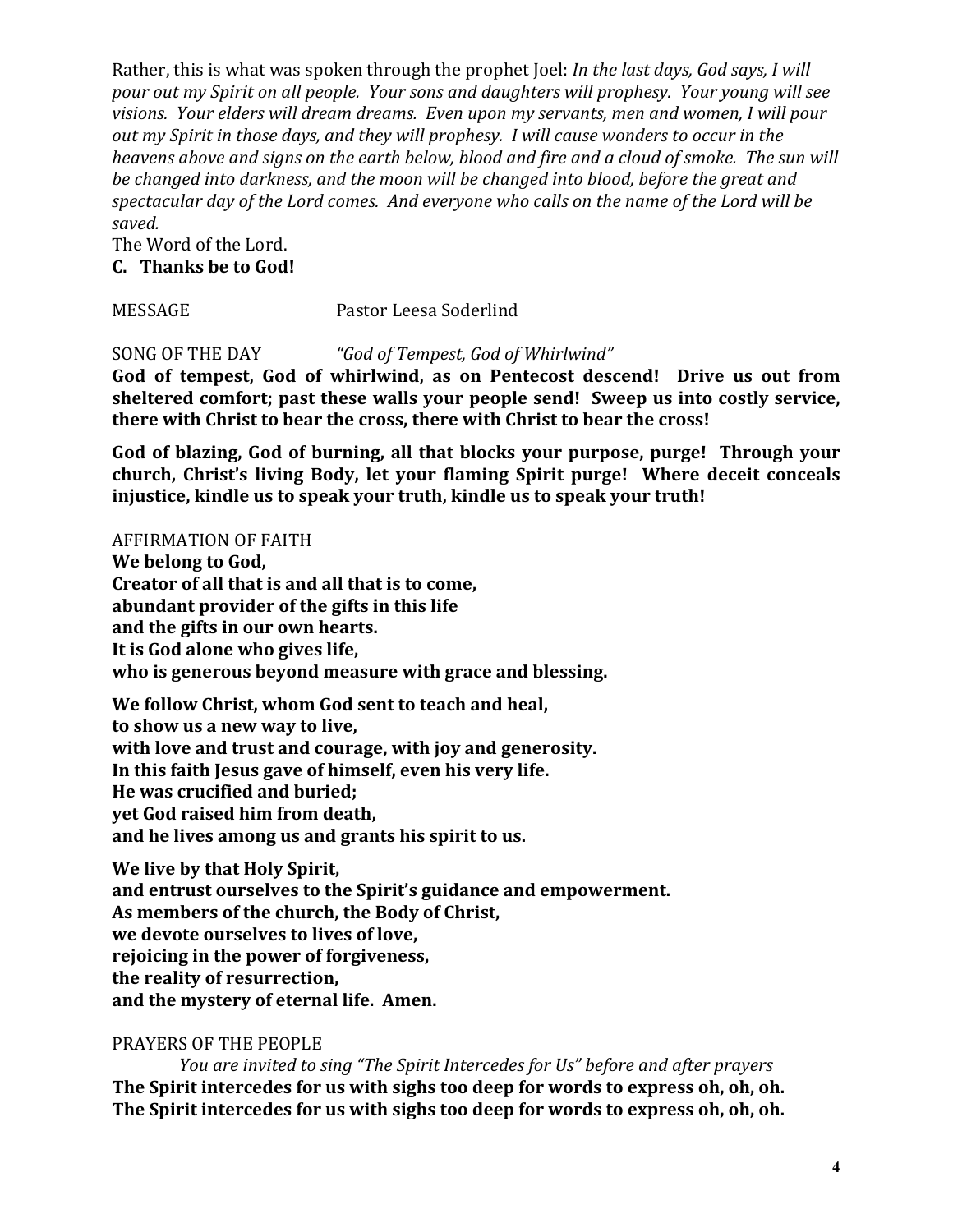#### OFFERING You can place your offering in the plate upon entering or leaving *worship.* Or you may give online at our website. *Thank you for your generosity.*

OFFERTORY SONG *"The Doxology"* Praise God, from whom all blessings flow; praise God, all creatures here below; praise God above, ye heav'nly host; praise Father, Son, and Holy Ghost.

#### WORDS OF INSTITUTION

#### THE LORD'S PRAYER

Our Father, who art in heaven, hallowed be thy name. Thy kingdom come, thy will be done, on earth as it is in heaven. Give us this day our daily bread. And forgive us our trespasses, as we forgive those who trespass against us. And lead us not into **temptation, but deliver us from evil. For thine is the kingdom, and the power, and** the glory, forever and ever. Amen.

COMMUNION DISTRIBUTION

#### COMMUNION BLESSING

#### COMMUNION PRAYER

God of love, as you have blessed this meal, bless now our work and our words, that we may extend your welcome to the world in what we do and by who we are. May the Spirit's power make it so. Amen.

#### BLESSING

L. The Holy Spirit has come to inhabit this world with freedom, truth, and understanding. You are not alone. God keeps you and makes your prayers bear fruit.

**C. Amen.**

SONG *"Holy Spirit, Ever Dwelling"* 

*Sung to the tune of "Love Divine, All Loves Excelling"* 

Holy Spirit, ever dwelling in the holiest realms of light; Holy Spirit, ever brooding o'er a world of gloom and night; Holy Spirit, ever raising those of earth to thrones on high; living, life-imparting Spirit, you we praise and magnify.

Holy Spirit, ever living as the church's very life; Holy Spirit ever striving through us in a ceaseless strife; Holy Spirit, ever forming in the church the mind of Christ: you we praise with endless worship for your gifts and fruits unpriced.

Holy Spirit, ever working through the church's ministry; quick'ning, strength'ning, and absolving, setting captive sinners free; Holy Spirit, ever binding age to age and soul to soul in communion never ending, you we worship and extol.

DISMISSAL (Acts 2)

P. Go in peace. The Spirit sends us forth to serve.

**C. Thanks be to God.**